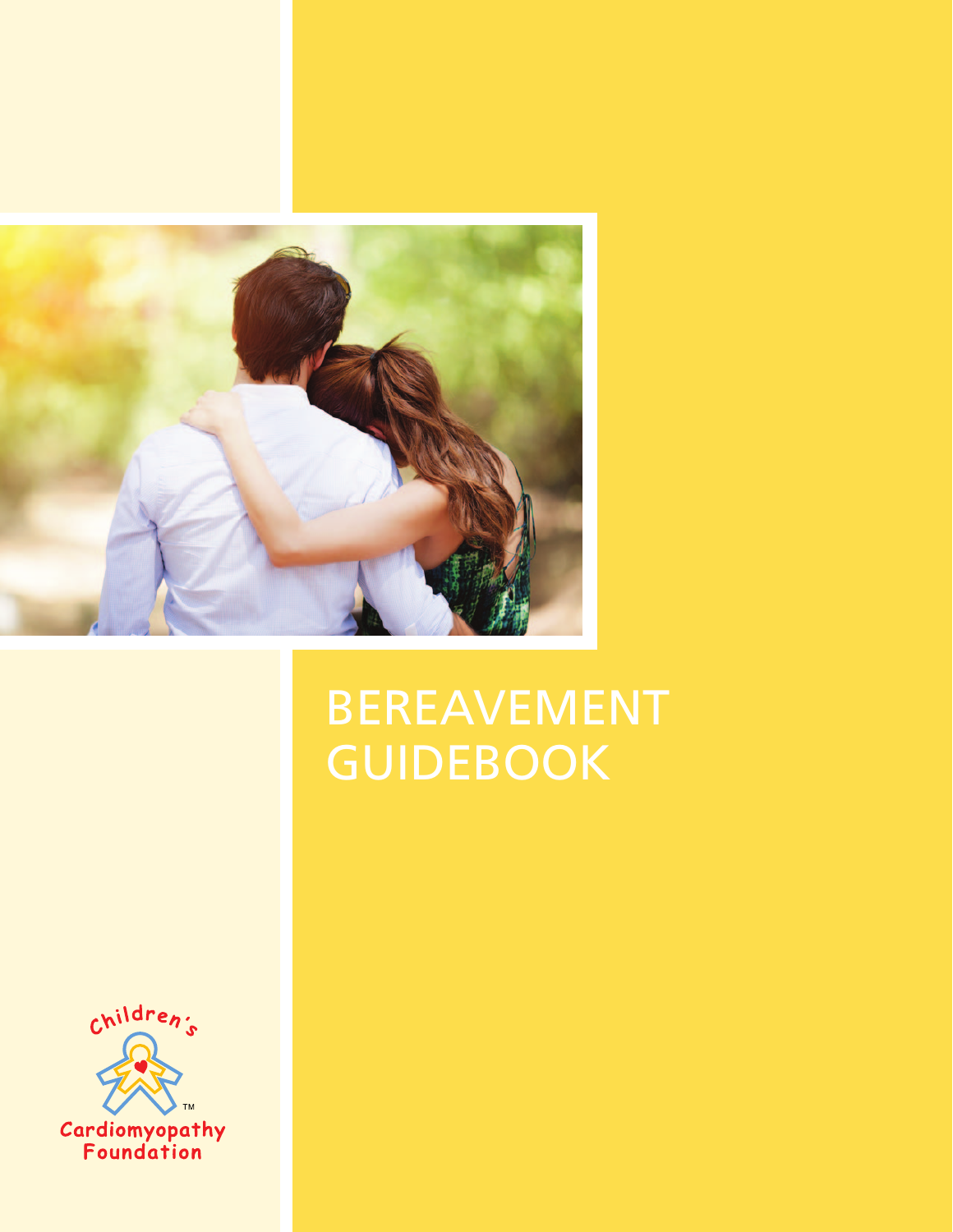hen a child dies, it is difficult to make sense of such an unimaginable loss. It is a life changing event, and families are forever changed by it. For parents and caregivers, the emotional loss can be as difficult to accept as the physical loss. W

Grieving is not easy, and each person grieves in their own way and at their own pace.

Parents and caregivers may experience a range of emotions: shock, confusion, anger, sadness, guilt, and helplessness. Siblings may experience similar emotions but react differently based on their age.

While the loss of a child will never be forgotten, the pain of their absence will gradually ease with time. With the support of family and friends, it is possible to heal and find renewed hope for the future.

This Bereavement Guidebook was created to help parents, caregivers, and family members to understand the grieving process and find ways to cope, find support, and heal.

- Understanding Grief and the Grieving Process
- Helping Yourself and Your Partner Grieve
- **Helping Your Children Heal**
- **Finding Support**
- **Healing and Moving Forward**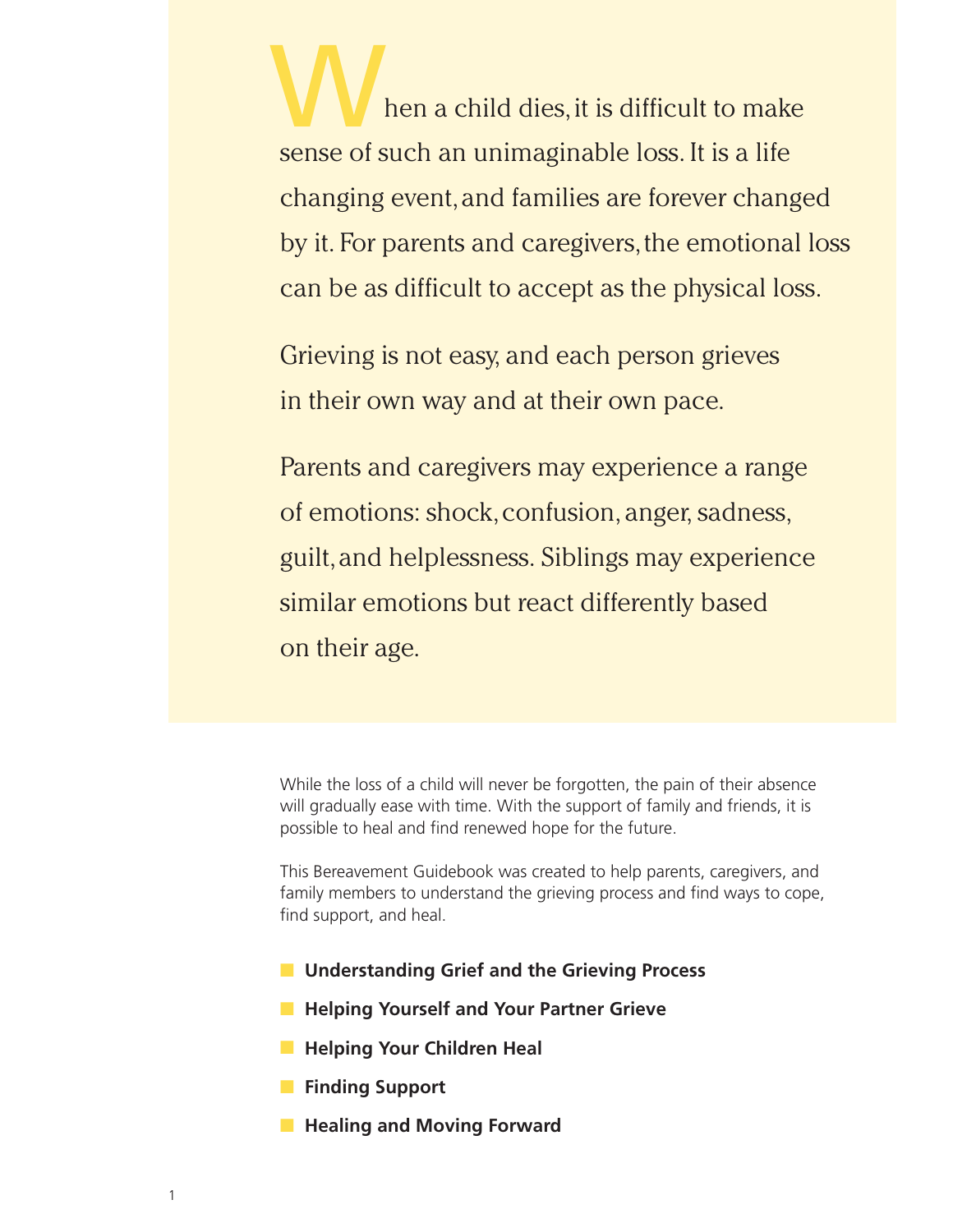

Mourning the loss of a child is likely one of the most difficult experiences that a parent can face. No parent expects to outlive their child; it can seem unnatural and unfair. The pain from losing a child can be overwhelming and unbearable at times.

# **n** Grieving Process

Everyone experiences grief differently and no one will experience the same grieving process. The emotions related to grief are often complex, deeply personal, and influenced by differences in personality, gender, religious and cultural background, and circumstances related to the death. Many emotions may be felt at the same time or one emotion may be stronger for a longer period of time.

Grieving is an individual process, and there is no time limit for the grieving process.You may experience a variety of feelings and reactions such as:

- Guilt
- Shock
- Anger
- Depression
- Denial, fear, or anxiety about the future
- Decreased appetite and sleep
- More frequent colds, headaches, and upset stomach
- Difficulty in making decisions
- Feeling irritable or hyperactive
- Reduced ability to stay focused and increased forgetfulness
- Loss of meaning and purpose in life

The grieving process is a time to process all the conflicting feelings you may have and find a way to move beyond the grief.

The bereavement process can be longer and slower for parents who have lost a child. When changes become overwhelming, there are trained people, such as grief counselors, and specific bereavement resources that can help. For a list of bereavement support groups and materials, please visit CCF's Bereavement Resources page.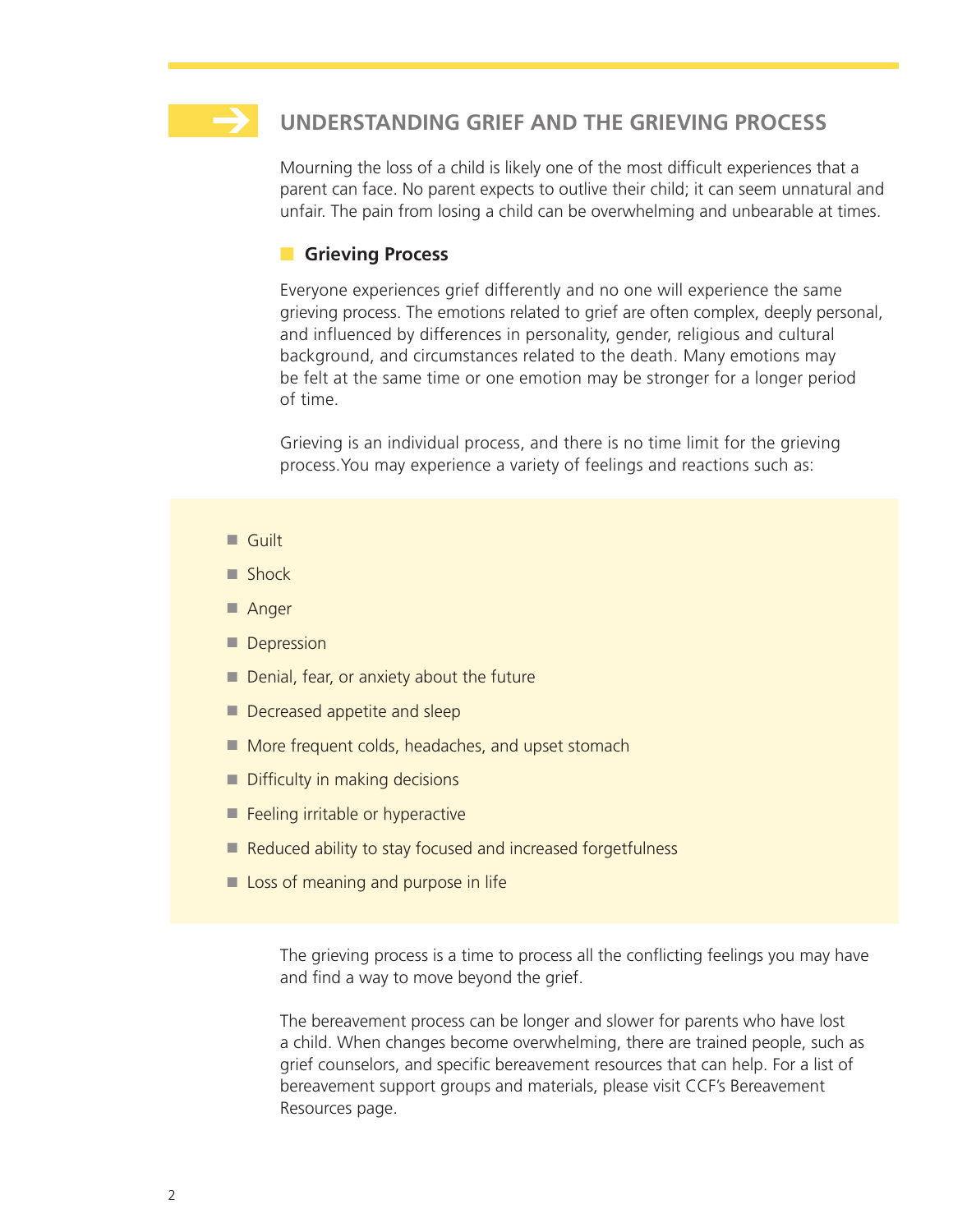# **n** Depression

Grief can lead to depression or make underlying depression worse. It usually fluctuates during grieving, but in some people it is constant. Prolonged feelings of sadness and hopelessness can lead to negative coping behavior, such as drug and alcohol abuse, addictive behavior (gambling), self-mutilation (cutting), or suicidal thoughts. It is critical to get professional help if you or any family members experience the below symptoms:

- Feelings of intense quilt, bitterness, or anger
- Difficulties functioning at home, work, and/or school
- Seeing or hearing things that are not present
- Feelings of hopelessness

 $\rightarrow$ 

■ Neglecting personal hygiene and physical health

Persistent or long-term depression is serious and needs to be treated. When thoughts of suicide start to surface, immediate action and professional help is critical. The National Suicide Prevention Lifeline operates 7 days a week and can be reached at 1-800-273-TALK (8255).

# **HELPING YOURSELF AND YOUR PARTNER GRIEVE**

Losing a child can affect a couple in a profound way. After such a devastating life event, the stress of coping, along with feelings of frustration and anger, can have a negative impact. Tensions can arise because of different grieving styles and expectations among family members.

#### **n** Differences in Grieving

Couples may feel adrift during the grieving process. Men and women communicate and grieve in different ways. Women tend to be more expressive, emotional, and open to advice from others. Men are usually less likely to communicate their feelings and prefer to solve problems on their own. Rather than seek support or talk about their depression or sadness, men may withdraw or bury themselves in other activities such as work, sports, or TV watching. Women may get upset when they see their spouse carrying on with life as if nothing happened.

Conflicts may arise when one partner feels compelled to give advice and the other expects support and understanding. Working with a grief therapist can help in this area. As long as you and your partner realize that communication and grieving differences exist, misunderstandings and conflicts can be prevented.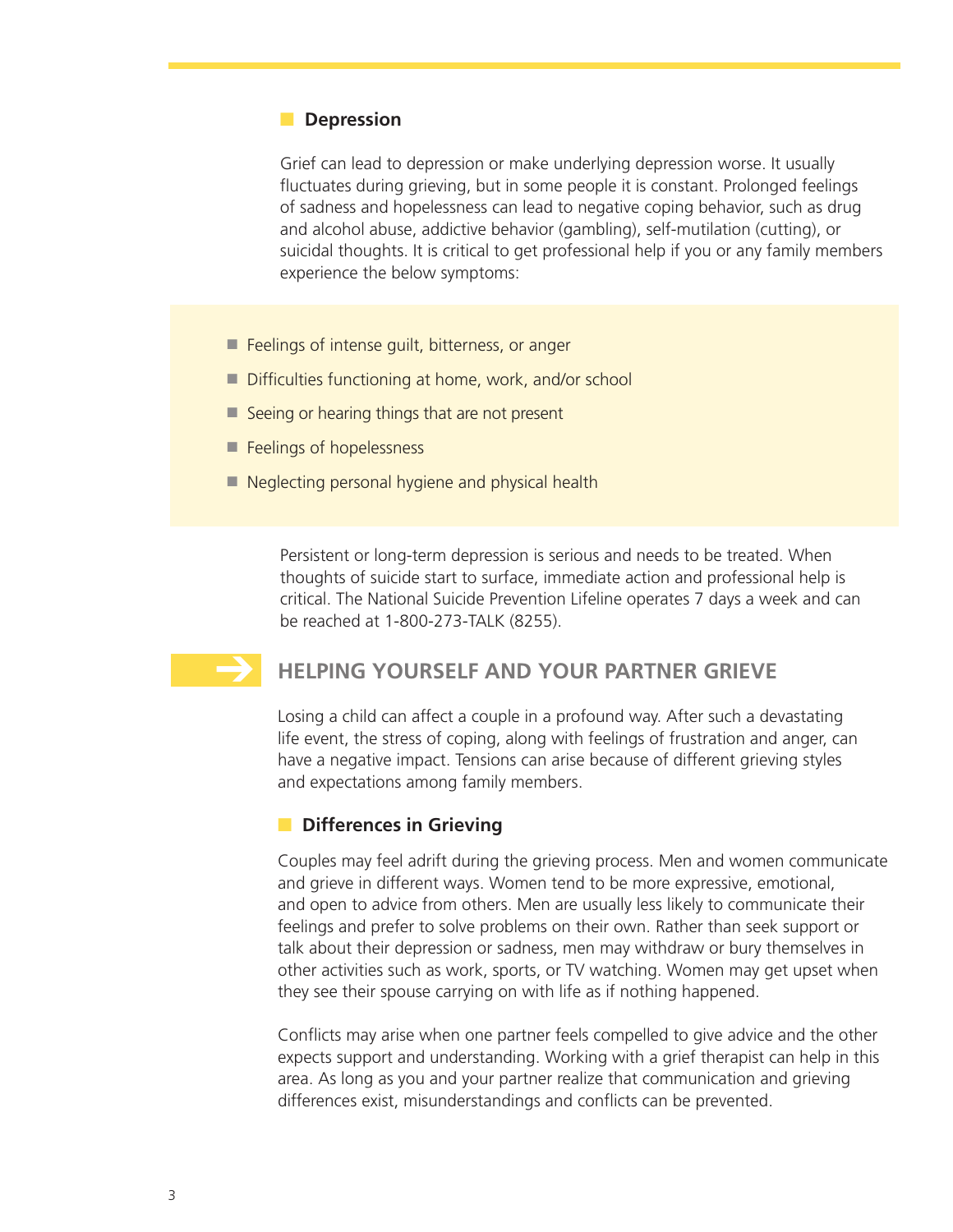## **n** Communicating with Your Partner

Relationships can become strained when there is a break in communication. Investing time into listening and tending to the needs of your partner is vital to keeping the relationship strong.

Your partner is the only person who understands your pain. Instead of isolating yourself, try to spend some quality time with your spouse talking about how you are feeling and how to best approach the future together.

Staying connected requires effort and engaging in weekly activities together can encourage more communication with your partner. This might include taking a trip together, learning a new skill in class (cooking, wine tasting, gardening), or exercising (walking, hiking, running).

## **n** Grieving Together

With grief, it can be a rollercoaster of emotions; some days are better than other days. It can be particularly difficult during holidays or when seeing other parents and their children reach life milestones that you expected to pass with your child.

As you struggle separately and together to come to terms with your loss, keep these helpful tips in mind:

- Remind one another of your commitment to the relationship
- Keep the lines of communication open
- Share your thoughts and emotions with your partner regularly
- Be caring of each other's feelings and needs
- Acknowledge each other's pain
- Accept your differences in grieving
- Find ways to remember your child together

# **HELPING YOUR CHILDREN HEAL**  $\rightarrow$

When a family member dies, the entire family is affected. It is important to include children in the grieving process and allow them to go through their own bereavement process. Surviving siblings are often referred to as the "forgotten mourners" because parents usually receive more attention and support from others. Siblings may feel ignored, overlooked, and as a result may delay or hide their grieving.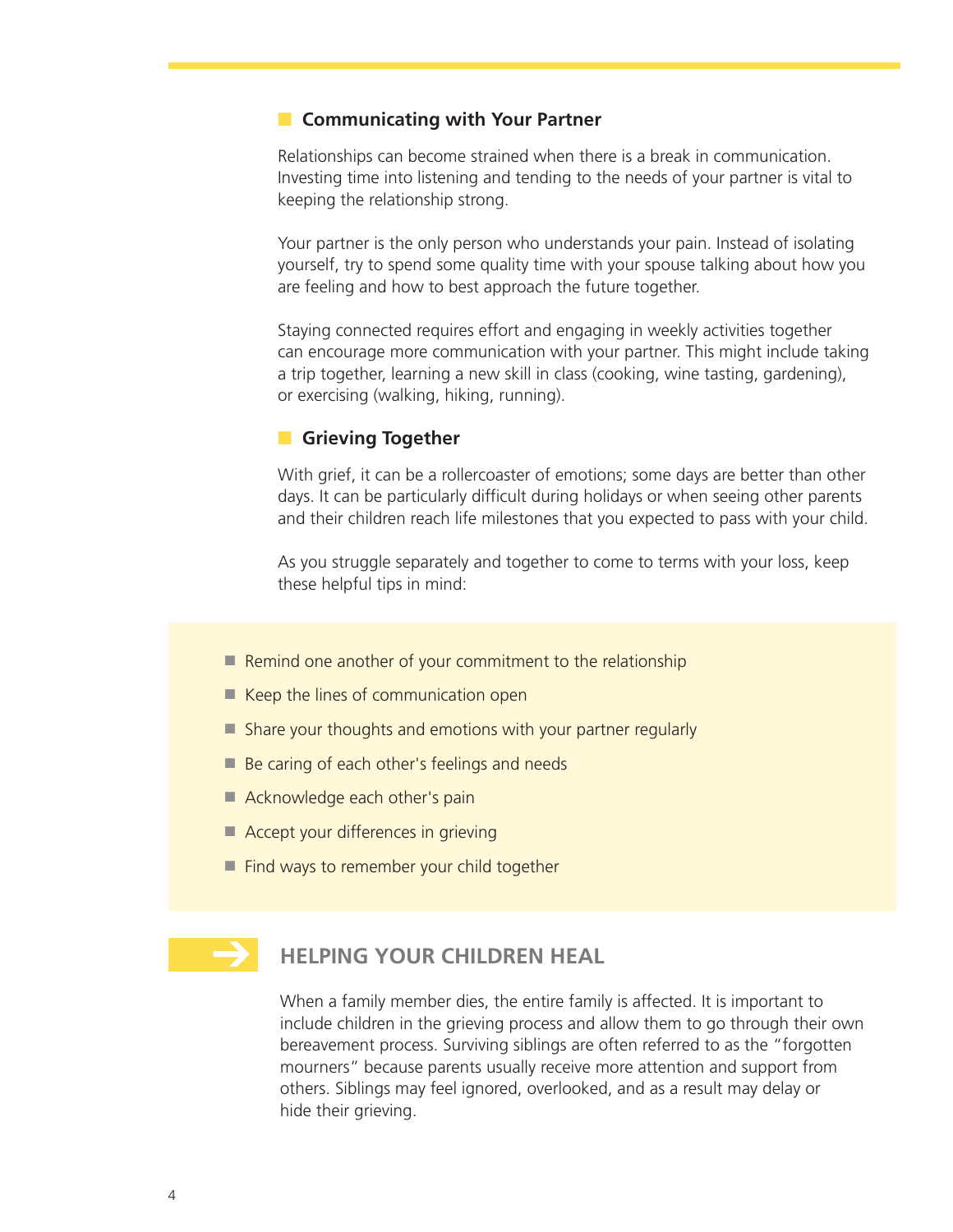Surviving siblings experience the same feelings as adults - fear, denial, sadness, anger, and guilt - but react differently based on their age. To heal, children need to develop their own coping skills and have a support system like their parents. Age appropriate information, comfort, and understanding are all needed to help them grieve.

Another consideration is that children take cues from their parents on how to express grief. They need reassurance that it is okay to be sad and that talking about their feelings can help them cope with the loss of their sibling.

## **n** Common Feelings and Reactions

It is normal for grieving children to want their life to appear normal. They may speak of their deceased brother or sister in the present tense and even imitate their behaviors. Preschool children usually see death as temporary and reversible, similar to the cartoon characters that they watch on television. Children between five and nine begin to realize that death is permanent but still view it as something that does not affect them. From age ten, children begin to comprehend that death is irreversible and has a profound effect on others.

The grieving process may affect how a child acts in school. A bereaved child may become withdrawn or try to mask their sadness by acting like a class clown. Other possible changes include becoming disorganized or overly talkative, not completing schoolwork, and having difficulty following directions or concentrating. If your child shows signs of severe depression or withdrawal, a psychiatrist or psychologist can help them through their grieving process.

# **n** Health Concerns

Surviving siblings may worry that they have cardiomyopathy, or they may be concerned about a newly diagnosed parent or sibling. Screening and genetic testing can help determine who is at risk and alleviate some of these concerns. If your surviving child is found to have the same genetic mutation for cardiomyopathy, a treatment plan can be put in place to ensure optimal care.

For siblings diagnosed with cardiomyopathy, they may fear death. Depending on their age, it may be better to be up front about the facts on cardiomyopathy, including its risks, impact, and treatment. CCF has a variety of patient education materials that can assist with this discussion.

## **n** Providing Support

Children need a safe space to share, vent, or cry when they get overwhelmed by emotion. It is a good idea to talk regularly as a family to find out how everyone is feeling and coping with the changes in your family.

If you have school-age children, their school counselor should be notified of the recent changes to your family. They may be able to provide helpful resources for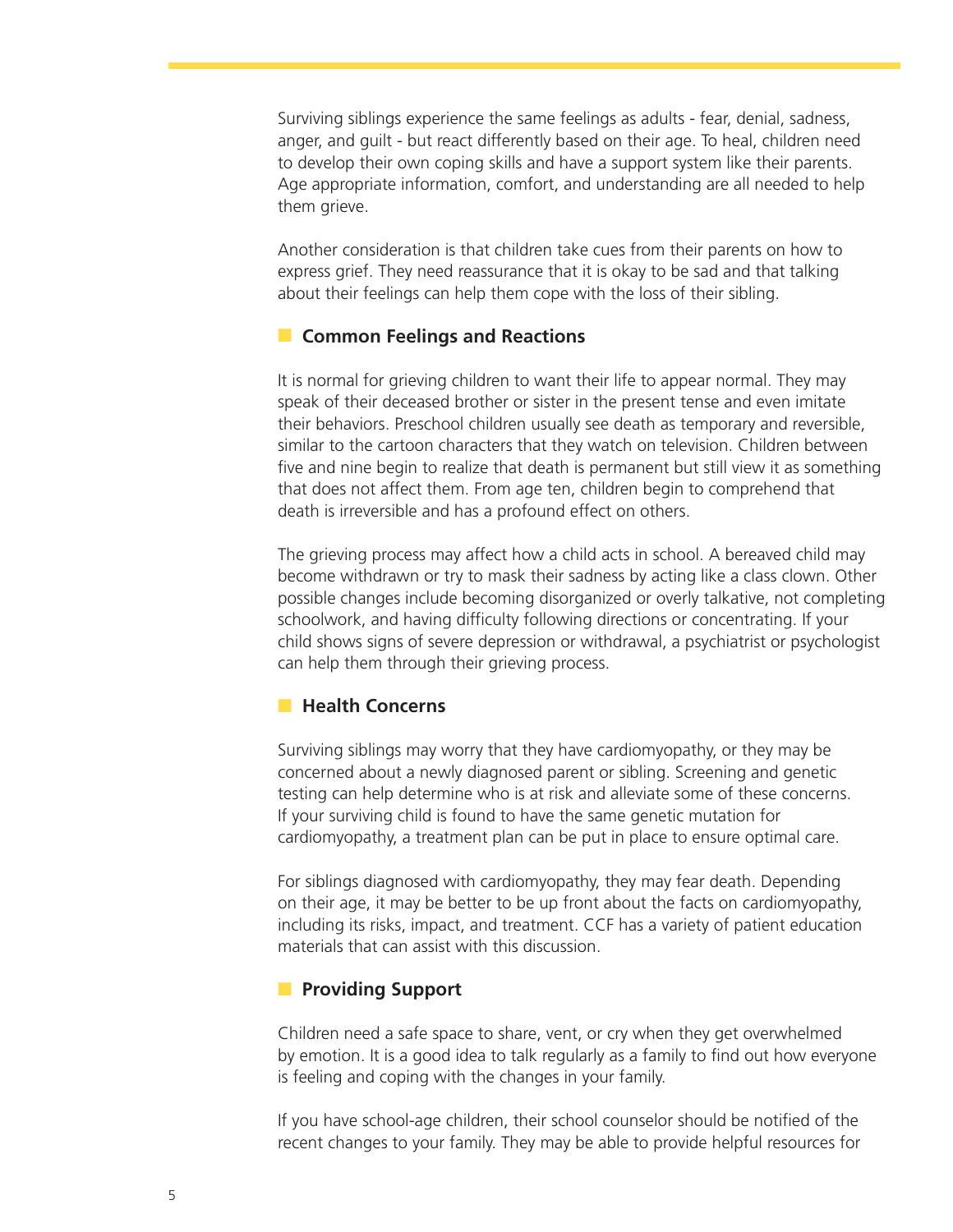counseling, support groups, and state resources. Below are tips for providing support to your surviving children:

- $\blacksquare$  Talk openly and honestly about the loss and how they are feeling
- Explain truthfully what happened and avoid confusing details
- Be honest and provide clear, concise answers to your child's questions
- Reassure younger children that the death of their brother or sister was not their fault
- Reassure them that is okay to cry, even in front of other people
- $\blacksquare$  Involve them in memorial activities

It takes time for a bereaved family to regain its balance and figure out a new way of functioning. Parents should make an effort to keep family interactions, activities, and relationships positive.

# **FINDING SUPPORT**  $\rightarrow$

The healing process does not have to be a lonely and isolating. There are different options for each family member to get the emotional support that they need while grieving.

#### **n** Support Groups

A grief counselor, clergy member, or doctor can suggest an appropriate bereavement support group to allow you to connect with others who are also grieving. Sharing with others, who have experienced a similar loss, can be comforting and reassuring. Knowing what helped them and seeing that they have recovered may give you hope and strength for the future.

#### **n** Faith Based Groups

Some families seek comfort from their faith, congregation, or spiritual advisors. Spirituality and organized religion can be a source of great solace to many. A meeting with your spiritual leader will give you the opportunity to talk about anything that is troubling you. Their support can renew your faith and help you come to terms with your child's death.

#### **n** Counseling

A trained professional, such as a grief counselor, can help you identify ways to cope with various feelings and offer encouragement for daily living. Your doctor or healthcare provider can provide a referral in this area.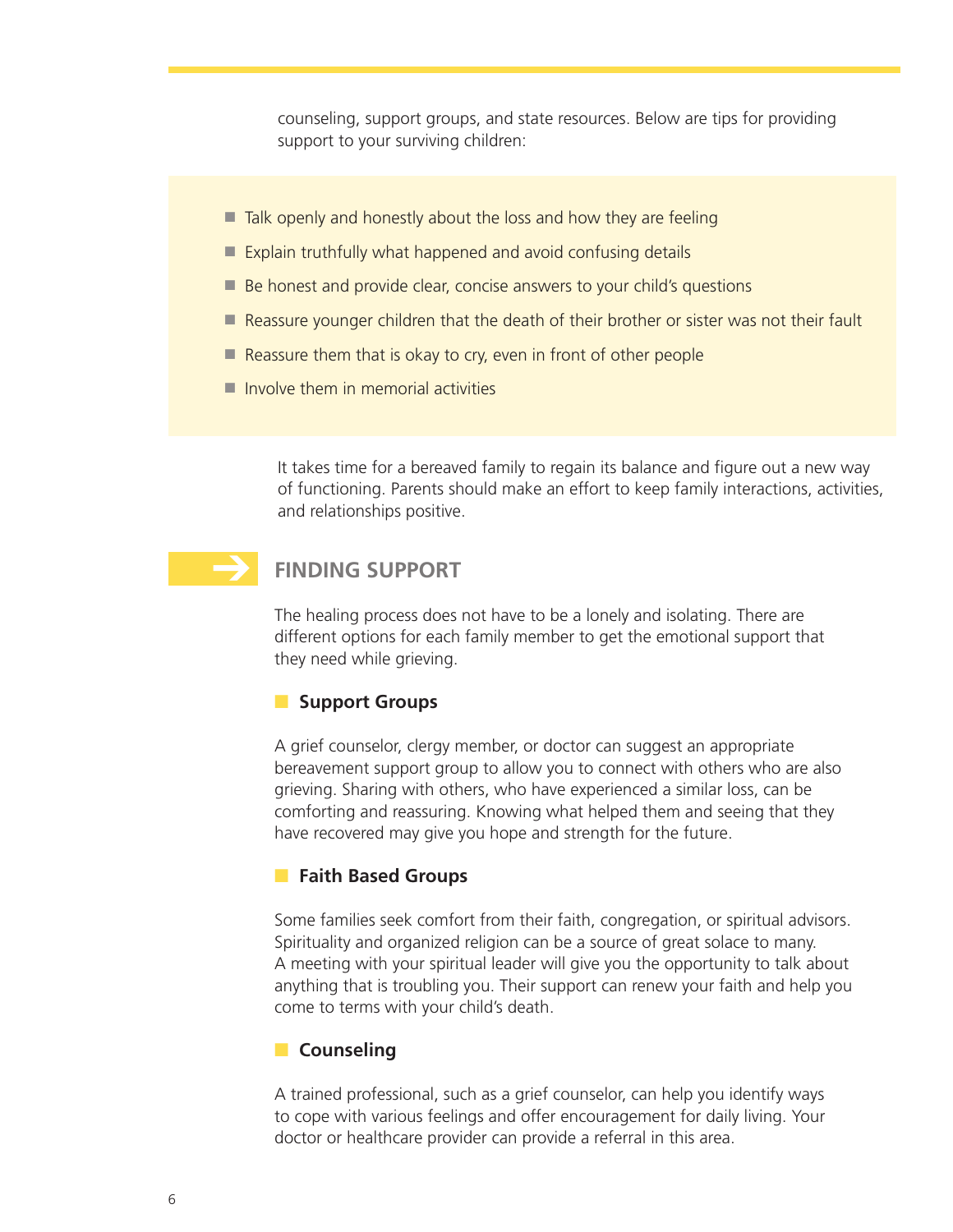# **n** Grief Resources

Self-help books and articles written about grief can be helpful in providing new direction in life. For information about support services that CCF offers, please visit our Family Support Services page.

Families who have been through the process have passed on these suggestions:

- Do not blame yourself
- Avoid making big decisions or life changes too quickly
- Form a support group of family and friends to help you with errands and housework
- Share your feelings, concerns, and stories with friends and family
- Do not let well-intentioned but hurtful comments make you upset
- Join a bereavement support group to connect with others who have experienced a loss
- Take care of yourself; go for walks, eat healthy, and get enough rest
- Set aside time for yourself to decompress and collect your thoughts
- $\blacksquare$  Consider creative activities (writing, art) as therapeutic outlets
- Give yourself time to grieve and be patient with yourself
- Take small steps towards enjoying life again without guilt
- Work with your partner to provide support to one another
- Find a way to memorialize your deceased child

# **HEALING AND MOVING FORWARD**  $\rightarrow$

Overcoming grief and healing comes with time. While it may be a remote thought in the beginning, it is possible to find peace and hope again. After such a difficult journey, many discover new strengths and have more insight into life.

For couples who are suddenly left childless, the grieving process can be especially isolating. It may be difficult visiting friends with children and responding to strangers who ask, "Do you have children?" For a parent who has lost a child, the simple question of "How many children do you have?" becomes painful to answer. The response will depend on familiarity with the person and comfort in revealing something personal. Some parents stay factual, "I had a child who died from a heart condition," or for a family who has surviving children, "I have 3 living children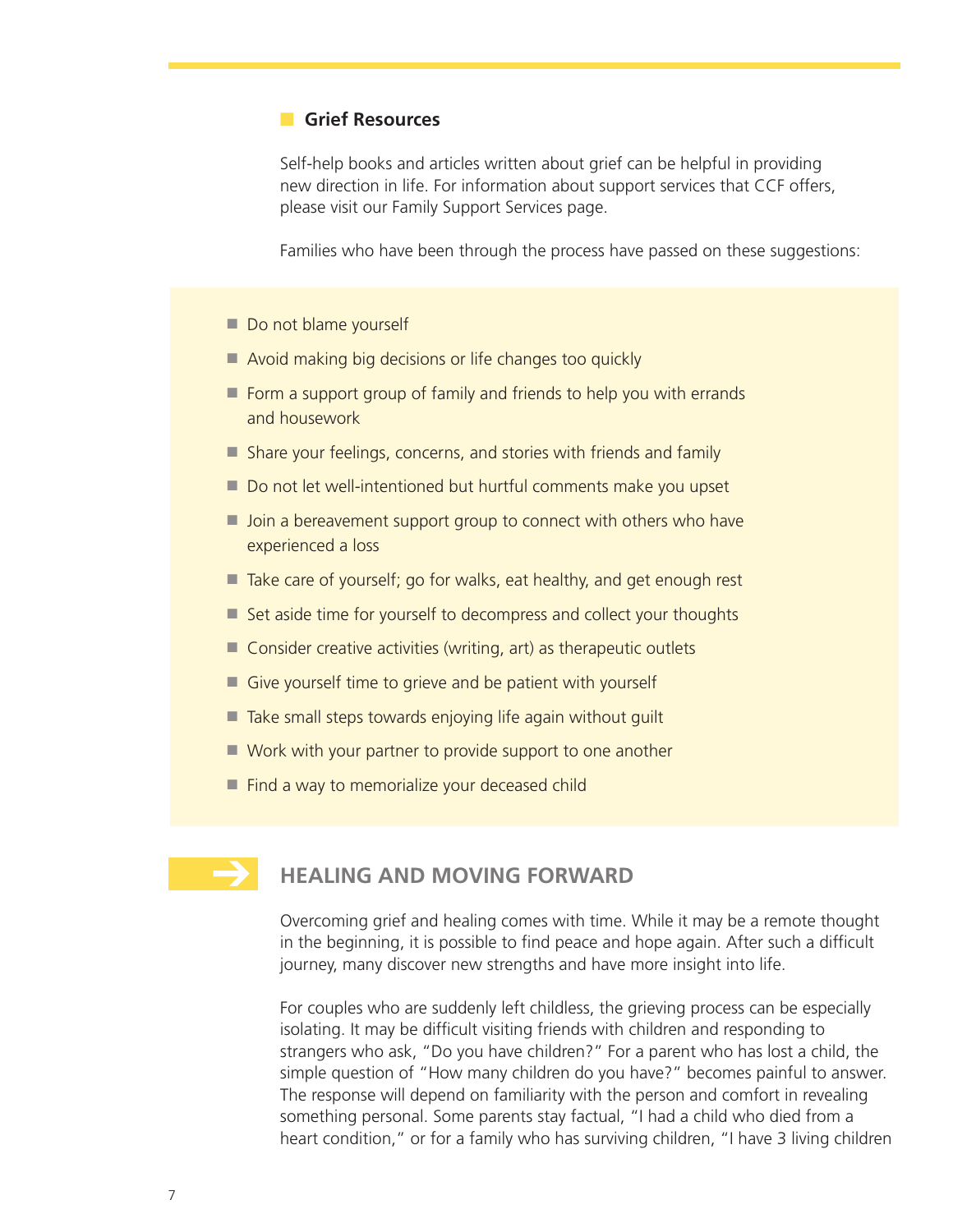and 1 deceased child." Some parents choose not to mention their loss. Either way, there is no right or wrong way to respond to this question. There will be times to be silent and times to speak openly about death.

CCF offers family matching to parents interested in speaking to other parents who have experienced the loss of a child and have been able to recover.

# **n** Approaching the Future

Some parents find that writing motivational affirmations help in redirecting their life. Affirmations are simple, positive statements that you feel strongly about, such as "I will be open to new ways to starting a family," "I am strong and can grow from this pain," "I resolve to help other affected children and families in need of support," or "I will cherish each moment of my life with my surviving family." Parents, who do this simple exercise, find that affirmations restore their energy and improves their outlook on life.

Setting new goals also helps to give structure and direction in life. This may mean taking educational courses, picking up a hobby, or donating time to a cause that is meaningful. It is important to note that moving on with life does not mean forgetting or betraying the memory of your child. Instead, it signifies a new life guided by the memories of your child.

#### **n** Remembering Your Child

Every parent wants to keep their child's memory alive in a special way. It might be a small personal gesture or a more public contribution in their honor. For some families, this brings closure and acceptance. Past families have chosen to memorialize their child in different ways. Below is a list of suggested ideas:

- Planting a tree or dedicating a bench at a nearby park or at your child's school
- Giving a gift to the hospital where your child received care, your child's school, or a place associated with his or her favorite activity
- Doing something special on your child's anniversary or birthday such as lighting a special candle or hosting a memorial lunch
- Hosting a tribute event in your child's name to benefit a charity like the Children's Cardiomyopathy Foundation
- Setting up a scholarship in your child's name
- Creating a memory book or photo album to share with other family members
- Writing a poem, story, or song and submitting it to a newspaper or magazine
- Making your own memorial item (pottery, painting, quilt, furniture)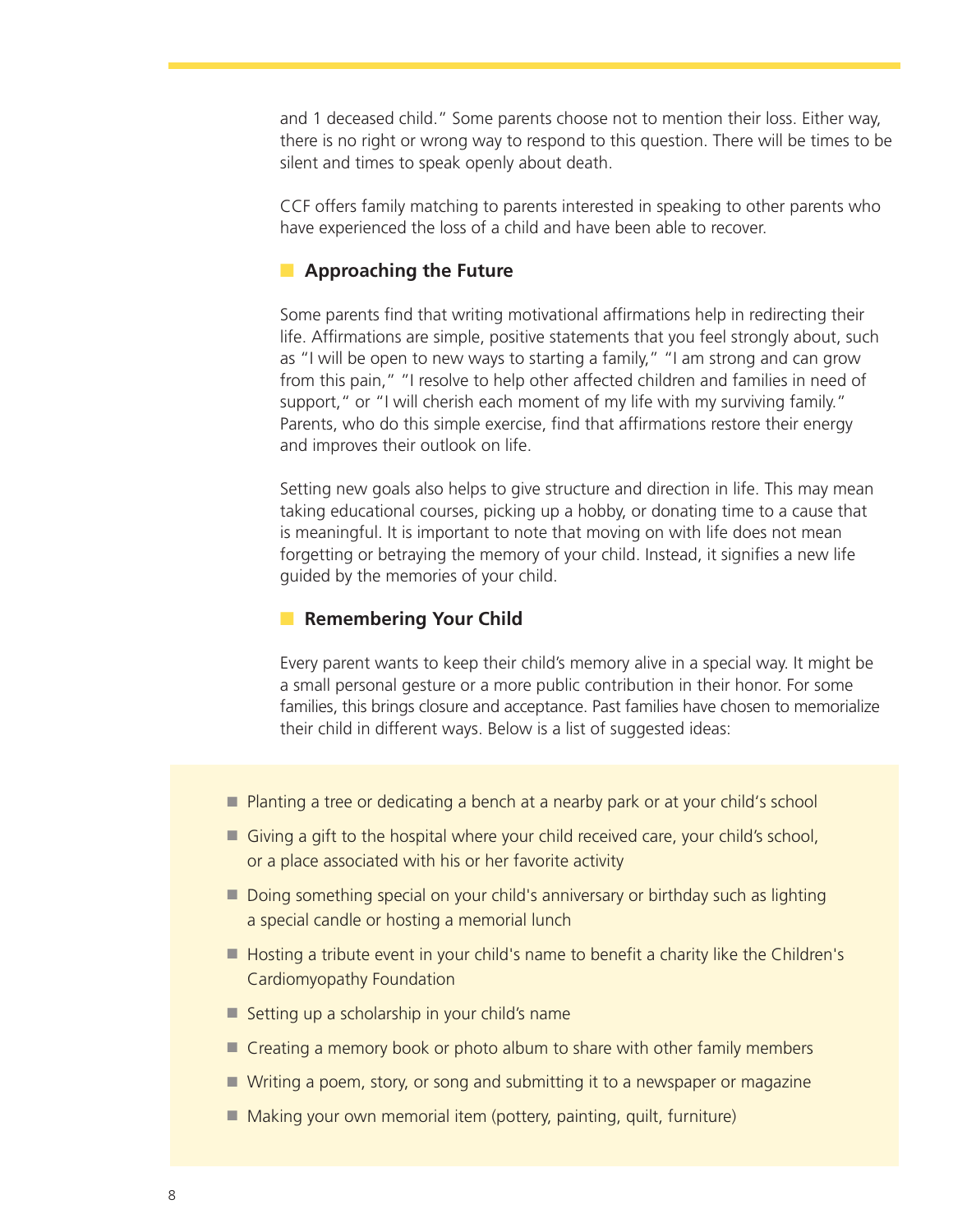# **n** Family Planning

At some point, the question of whether to have another child may arise. Some parents want to immediately try for another child while others are hesitant about taking another risk so quickly.

Your readiness to have another child will depend on several physical and emotional factors. Physical factors include your age, ability to get pregnant, ease of labor, and other health concerns. Emotional factors include your partner's readiness, ability to cope with the uncertainty of another pregnancy, and the time your family has had to grieve.

Understandably, concerns about the health of your future child will surface. A pediatric cardiologist and a geneticist can advise you on the risk of your future child inheriting cardiomyopathy. They can review available genetic testing options, as well as the option for pre-implantation genetic diagnosis and in vitro fertilization (IVF). Preimplantation genetic diagnosis (PGD) utilizes IVF technology to create embryos in a laboratory, which are then screened to see if the genetic mutation for cardiomyopathy is present. Parents can then select a healthy embryo to implant. Many factors should be considered before a decision for PGD is made.

Some couples choose international, domestic, or foster care adoption as an alternative way to build a family. An adoption agency can help couples navigate the process. Deciding how to build a family is a very personal decision. You and your partner should take time to discuss all options so that the best decision can be made for your family. Additional resources on family planning can be found on CCF Connect, our private online community.

Although it may not seem imaginable, finding hope after loss is possible. In helping yourself, your partner, and your surviving children to grieve in a natural way, your family will be able to face the struggles and sadness as a stronger unit and ultimately move towards acceptance and a new life.